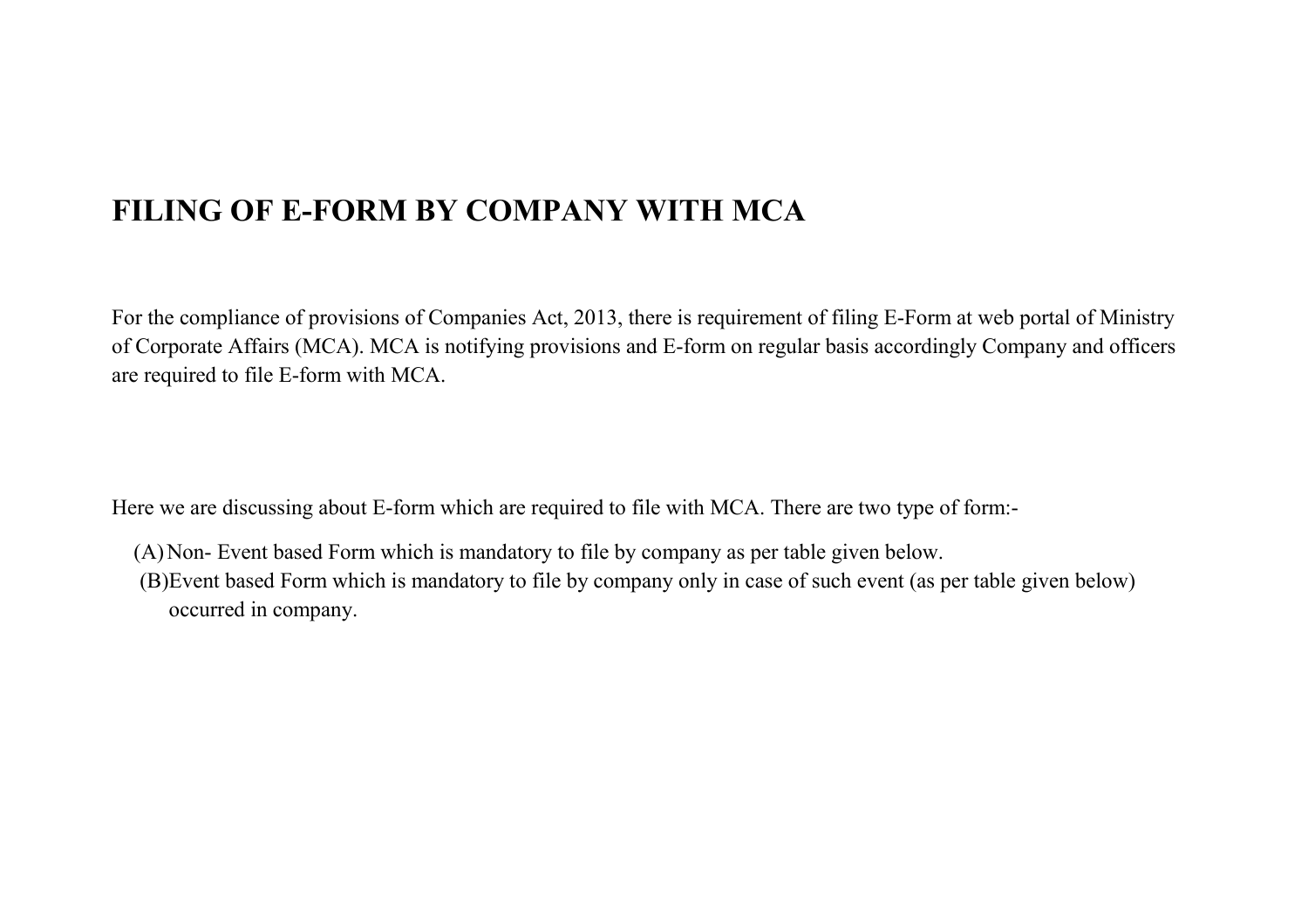## A. Non Event Based Form

| <b>FORM NAME</b>    | <b>NATURE OF FILING</b>                   | <b>FREQUENCY OF</b><br><b>FILING</b> | <b>APPLICABILITY ON</b><br><b>COMPANY</b>                                                                                                                               | <b>EXCEPTION (IF ANY)</b>                                                                                                           |
|---------------------|-------------------------------------------|--------------------------------------|-------------------------------------------------------------------------------------------------------------------------------------------------------------------------|-------------------------------------------------------------------------------------------------------------------------------------|
| AOC 4 & MGT 7       | <b>ANNUAL FILING</b>                      | YEARLY FILING                        | ALL TYPE OF COMPANY                                                                                                                                                     | FILING IS MANDATORY.<br>NO EXCEPTION                                                                                                |
| AOC 4 (XBRL)        | <b>ANNUAL FILING</b>                      | YEARLY FILING                        | IF COMPANY IS LISTED.<br>IN CASE OF NON-LISTED<br><b>COMPANY (IF TURNOVER</b><br>IS MORE THAN 100<br><b>CRORES OR PAID UP</b><br>SHARE CAPITAL IS MORE<br>THAN 5 CRORE) | FILING IS MANDATORY.<br><b>NO EXCEPTION</b>                                                                                         |
| DIR 3KYC            | <b>DIRECTOR KYC</b>                       | YEARLY FILING                        | <b>ALL DIRECTOR</b>                                                                                                                                                     | FILING IS MANDATORY.<br>NO EXCEPTION                                                                                                |
| INC <sub>20</sub> A | <b>COMMENCEMENT OF</b><br><b>BUSINESS</b> | ONE TIME FILING                      | ALL TYPE OF COMPANY                                                                                                                                                     | FILING IS MANDATORY.<br>NO EXCEPTION                                                                                                |
| MGT 15              | <b>AGM FILING</b>                         | YEARLY FILING                        | LISTED COMPANY                                                                                                                                                          | FILING IS MANDATORY.<br>NO EXCEPTION                                                                                                |
| NDH1                | NIDHI FILING                              | YEARLY FILING                        | NIDHI COMPANY                                                                                                                                                           | FILING IS MANDATORY.<br>NO EXCEPTION                                                                                                |
| NDH 3               | NIDHI FILING                              | <b>HALF YEARLY FILING</b>            | NIDHI COMPANY                                                                                                                                                           | FILING IS MANDATORY.<br>NO EXCEPTION                                                                                                |
| NDH <sub>4</sub>    | <b>NIDHI FILING</b>                       | ONE TIME FILING                      | NIDHI COMPANY                                                                                                                                                           | FILING IS MANDATORY.<br>NO EXCEPTION                                                                                                |
| DPT <sub>3</sub>    | <b>RETURN OF DEPOSIT</b>                  | YEARLY FILING                        | ALL TYPE OF COMPANY                                                                                                                                                     | <b>FILING ONLY WHEN</b><br><b>COMPANY HAS</b><br><b>BORROWING/DEPOSIT AS</b><br>PER PRESCRIBED RULES                                |
| CRA4                | <b>COST AUDIT REPORT</b>                  | YEARLY FILING                        | ALL TYPE OF COMPANY                                                                                                                                                     | FILING ONLY WHEN COST<br><b>AUDIT OF COMPANY IS</b><br><b>MANDATORY</b>                                                             |
| BEN-2               | <b>BENEFICIARY FILING</b>                 | YEARLY FILING                        | ALL TYPE OF COMPANY                                                                                                                                                     | FILING ONLY WHEN<br><b>COMPANY RECEIVED BEN 1</b><br><b>FROM SIGNIFICANT</b><br><b>BANAFICIARY OWNER AS</b><br>PER PRESCRIBED RULES |
| <b>MSME</b>         | <b>RETURN OF MSME</b><br><b>CREDITOR</b>  | <b>HALF YEARLY FILING</b>            | ALL TYPE OF COMPANY                                                                                                                                                     | <b>FILING ONLY WHEN</b><br><b>COMPANY HAS MSME</b><br><b>CREDITOR AND OTHER</b><br><b>CONDITIONS AS PER</b><br>PRESCRIBED RULES     |